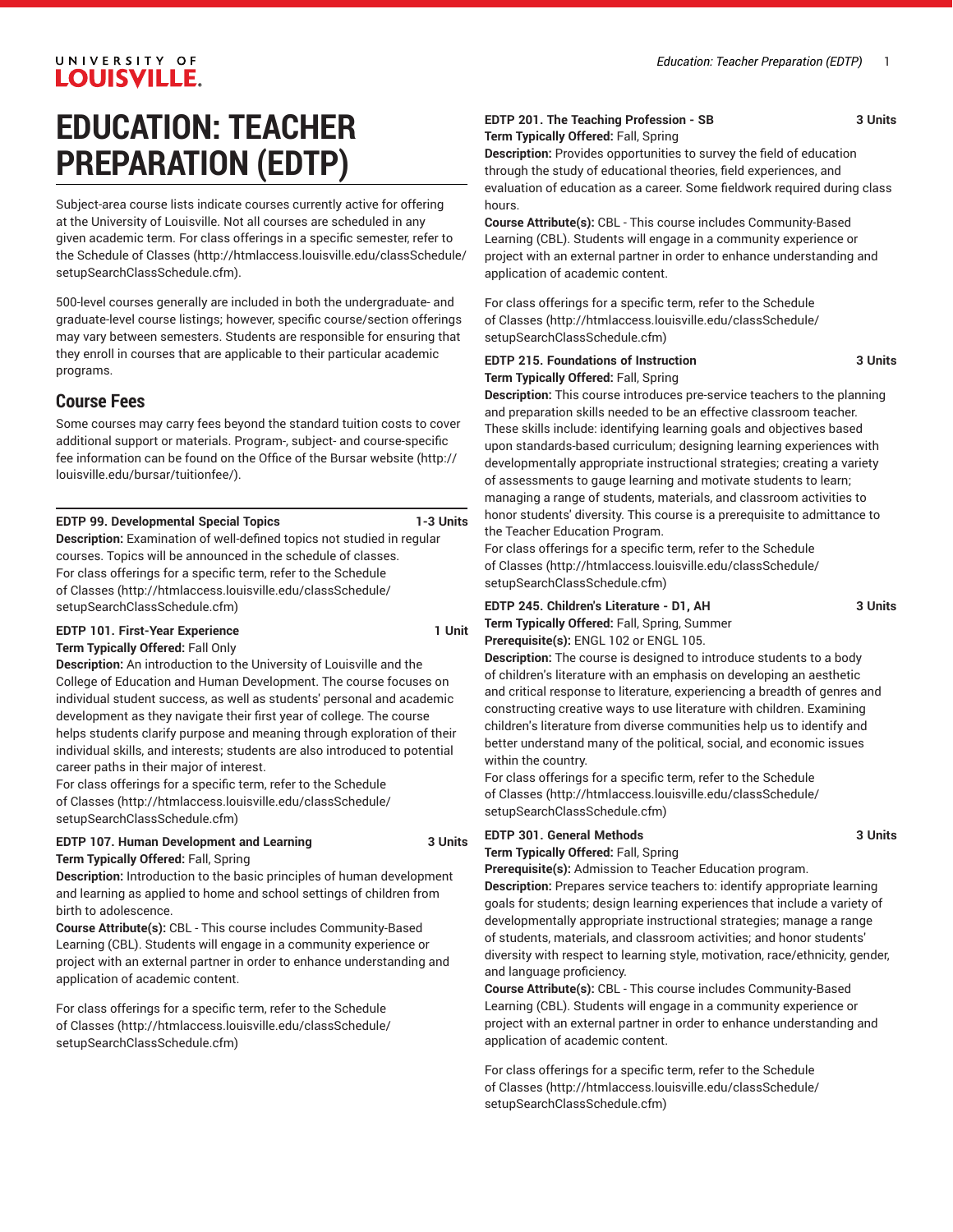#### **EDTP 311. Introduction to Reading/Language Arts P-5 3 Units Term Typically Offered:** Fall, Spring

**Prerequisite(s):** Admission to Teacher Education program. **Description:** Examines specific strategies for teaching children with and without disabilities, giftedness and other individual differences. For class offerings for a specific term, refer to the [Schedule](http://htmlaccess.louisville.edu/classSchedule/setupSearchClassSchedule.cfm) [of Classes \(http://htmlaccess.louisville.edu/classSchedule/](http://htmlaccess.louisville.edu/classSchedule/setupSearchClassSchedule.cfm) [setupSearchClassSchedule.cfm\)](http://htmlaccess.louisville.edu/classSchedule/setupSearchClassSchedule.cfm)

### **EDTP 312. Elementary Language Arts Methods Field Experience 1 Unit Grading Basis:** Pass/Fail

#### **Term Typically Offered:** Fall, Spring

**Prerequisite(s):** Admission to Teacher Education program; EDTP 311 (or concurrent) and EDTP 320 (or concurrent).

**Description:** Weekly field experience observing, analyzing, and participating in literacy and language arts instruction in schools. Students will connect and apply coursework, theory, and practice. **Course Attribute(s):** CBL - This course includes Community-Based Learning (CBL). Students will engage in a community experience or project with an external partner in order to enhance understanding and application of academic content.

For class offerings for a specific term, refer to the [Schedule](http://htmlaccess.louisville.edu/classSchedule/setupSearchClassSchedule.cfm) [of Classes \(http://htmlaccess.louisville.edu/classSchedule/](http://htmlaccess.louisville.edu/classSchedule/setupSearchClassSchedule.cfm) [setupSearchClassSchedule.cfm\)](http://htmlaccess.louisville.edu/classSchedule/setupSearchClassSchedule.cfm)

#### **EDTP 313. Math Methods 3 Units**

**Term Typically Offered:** Fall, Spring

**Prerequisite(s):** Admission to Teacher Education program. **Description:** An investigation of trends, learning theories, instructional activities, and manipulative materials applicable to mathematics education in the elementary school with a focus on ways to improve teaching of mathematics for all elementary students.

For class offerings for a specific term, refer to the [Schedule](http://htmlaccess.louisville.edu/classSchedule/setupSearchClassSchedule.cfm) [of Classes \(http://htmlaccess.louisville.edu/classSchedule/](http://htmlaccess.louisville.edu/classSchedule/setupSearchClassSchedule.cfm) [setupSearchClassSchedule.cfm\)](http://htmlaccess.louisville.edu/classSchedule/setupSearchClassSchedule.cfm)

#### **EDTP 314. Elementary Mathematics Methods Field Experience 1 Unit Grading Basis:** Pass/Fail

**Term Typically Offered:** Fall, Spring

**Prerequisite(s):** Admission to Teacher Education program; EDTP 313 (or concurrent).

**Description:** Weekly field experience observing, analyzing, and participating in mathematics instruction in schools. Students will connect and apply coursework, theory, and practice.

**Course Attribute(s):** CBL - This course includes Community-Based Learning (CBL). Students will engage in a community experience or project with an external partner in order to enhance understanding and application of academic content.

For class offerings for a specific term, refer to the [Schedule](http://htmlaccess.louisville.edu/classSchedule/setupSearchClassSchedule.cfm) [of Classes \(http://htmlaccess.louisville.edu/classSchedule/](http://htmlaccess.louisville.edu/classSchedule/setupSearchClassSchedule.cfm) [setupSearchClassSchedule.cfm\)](http://htmlaccess.louisville.edu/classSchedule/setupSearchClassSchedule.cfm)

# **EDTP 320. Methods for Teaching Reading/Language Arts, P-5 3 Units Term Typically Offered:** Fall, Spring

**Prerequisite(s):** Admission to Teacher Education program. **Description:** Advanced study of specific strategies and practices for teaching children with and without disabilities, giftedness and other individual differences.

**Course Attribute(s):** CBL - This course includes Community-Based Learning (CBL). Students will engage in a community experience or project with an external partner in order to enhance understanding and application of academic content.

For class offerings for a specific term, refer to the [Schedule](http://htmlaccess.louisville.edu/classSchedule/setupSearchClassSchedule.cfm) [of Classes](http://htmlaccess.louisville.edu/classSchedule/setupSearchClassSchedule.cfm) ([http://htmlaccess.louisville.edu/classSchedule/](http://htmlaccess.louisville.edu/classSchedule/setupSearchClassSchedule.cfm) [setupSearchClassSchedule.cfm\)](http://htmlaccess.louisville.edu/classSchedule/setupSearchClassSchedule.cfm)

#### **EDTP 322. Social Studies Methods 3 Units Term Typically Offered:** Fall, Spring

**Prerequisite(s):** Admission to Teacher Education program. **Description:** Designed to promote critical approaches to social studies, students will learn theoretically sound and research-based strategies for promoting the goals of social studies.

**Course Attribute(s):** CBL - This course includes Community-Based Learning (CBL). Students will engage in a community experience or project with an external partner in order to enhance understanding and application of academic content.

For class offerings for a specific term, refer to the [Schedule](http://htmlaccess.louisville.edu/classSchedule/setupSearchClassSchedule.cfm) [of Classes](http://htmlaccess.louisville.edu/classSchedule/setupSearchClassSchedule.cfm) ([http://htmlaccess.louisville.edu/classSchedule/](http://htmlaccess.louisville.edu/classSchedule/setupSearchClassSchedule.cfm) [setupSearchClassSchedule.cfm\)](http://htmlaccess.louisville.edu/classSchedule/setupSearchClassSchedule.cfm)

### **EDTP 323. Elementary Social Studies Methods Field Experience 1 Unit Grading Basis:** Pass/Fail

**Term Typically Offered:** Fall, Spring

**Prerequisite(s):** Admission to Teacher Education program; EDTP 322 (or concurrent).

**Description:** Weekly field experience observing, analyzing, and participating in social studies instruction in schools. Students will connect and apply coursework, theory, and practice.

**Course Attribute(s):** CBL - This course includes Community-Based Learning (CBL). Students will engage in a community experience or project with an external partner in order to enhance understanding and application of academic content.

For class offerings for a specific term, refer to the [Schedule](http://htmlaccess.louisville.edu/classSchedule/setupSearchClassSchedule.cfm) [of Classes](http://htmlaccess.louisville.edu/classSchedule/setupSearchClassSchedule.cfm) ([http://htmlaccess.louisville.edu/classSchedule/](http://htmlaccess.louisville.edu/classSchedule/setupSearchClassSchedule.cfm) [setupSearchClassSchedule.cfm\)](http://htmlaccess.louisville.edu/classSchedule/setupSearchClassSchedule.cfm)

#### **EDTP 324. Science Methods P-5 3 Units Term Typically Offered:** Fall, Spring

**Prerequisite(s):** Admission to the Teacher Education Program. **Description:** Examines the instructional methods and curricular materials appropriate for teaching the concepts and skills of science in grades P-5. Minimum of 36 hours of fieldwork required.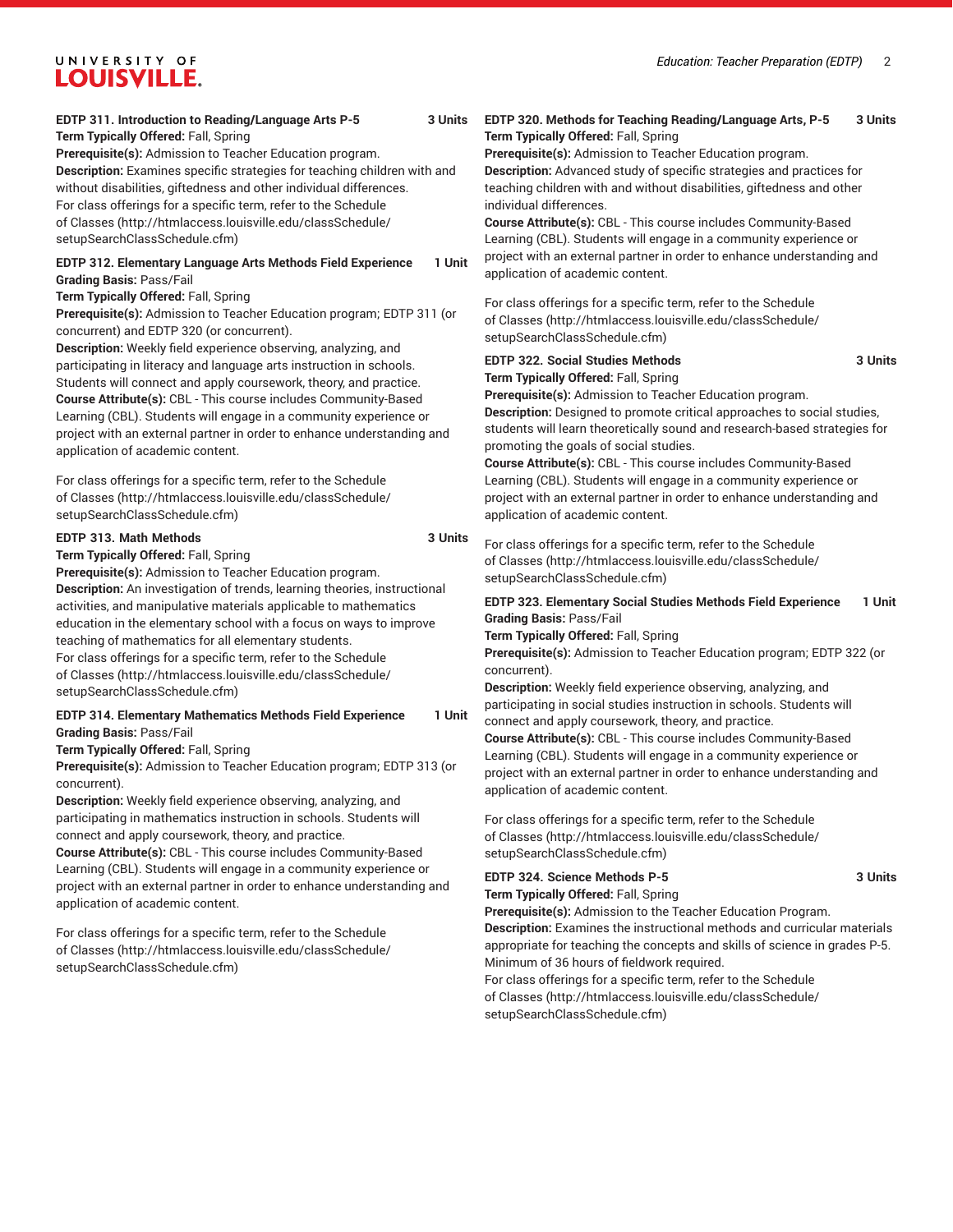#### *Education: Teacher Preparation (EDTP)* 3

# UNIVERSITY OF LOUISVILLE.

| <b>EDTP 326. Elementary Science Methods Field Experience</b><br>1 Unit<br><b>Grading Basis: Pass/Fail</b><br>Term Typically Offered: Fall, Spring<br>Prerequisite(s): Admission to the Teacher Education program; EDTP 324<br>(or concurrent).<br>Description: Weekly field experience observing, analyzing, and<br>participating in science instruction in schools. Students will connect and<br>apply coursework, theory, and practice.<br>Course Attribute(s): CBL - This course includes Community-Based                              | EDTP 355. Assessment and Research<br>3 Units<br>Term Typically Offered: Fall, Spring<br>Prerequisite(s): Admission to the Teacher Education Program.<br>Description: Theory and practice of educational decision-making based<br>on analysis of assessment data and professional research; introduction<br>to key concepts in analyzing and conducting educational research.<br>For class offerings for a specific term, refer to the Schedule<br>of Classes (http://htmlaccess.louisville.edu/classSchedule/<br>setupSearchClassSchedule.cfm)                       |  |
|-------------------------------------------------------------------------------------------------------------------------------------------------------------------------------------------------------------------------------------------------------------------------------------------------------------------------------------------------------------------------------------------------------------------------------------------------------------------------------------------------------------------------------------------|----------------------------------------------------------------------------------------------------------------------------------------------------------------------------------------------------------------------------------------------------------------------------------------------------------------------------------------------------------------------------------------------------------------------------------------------------------------------------------------------------------------------------------------------------------------------|--|
| Learning (CBL). Students will engage in a community experience or<br>project with an external partner in order to enhance understanding and<br>application of academic content.<br>For class offerings for a specific term, refer to the Schedule<br>of Classes (http://htmlaccess.louisville.edu/classSchedule/<br>setupSearchClassSchedule.cfm)                                                                                                                                                                                         | EDTP 396. Independent Study in Teaching and Learning<br>1-3 Units<br>Term Typically Offered: Fall, Spring, Summer<br>Description: Independent study on a topic or question agreed upon and<br>supervised by a faculty member and approved by the department chair.<br>For class offerings for a specific term, refer to the Schedule<br>of Classes (http://htmlaccess.louisville.edu/classSchedule/<br>setupSearchClassSchedule.cfm)                                                                                                                                 |  |
| <b>EDTP 328. Building Learning Communities</b><br>3 Units<br>Term Typically Offered: Fall, Spring<br>Prerequisite(s): Admission to the Teacher Education program.<br><b>Description:</b> Philosophies and methods for creating and managing<br>learning communities supportive of the intellectual, academic, social-<br>emotional, and physical needs of diverse students in classroom settings.<br>Course Attribute(s): CBL - This course includes Community-Based<br>Learning (CBL). Students will engage in a community experience or | EDTP 397. Special Topics in Teaching and Learning<br>1-3 Units<br>Term Typically Offered: Fall, Spring, Summer<br>Description: Current topics within the fields of teaching and learning.<br>Course topics will vary as needed.<br>For class offerings for a specific term, refer to the Schedule<br>of Classes (http://htmlaccess.louisville.edu/classSchedule/<br>setupSearchClassSchedule.cfm)                                                                                                                                                                    |  |
| project with an external partner in order to enhance understanding and<br>application of academic content.<br>For class offerings for a specific term, refer to the Schedule<br>of Classes (http://htmlaccess.louisville.edu/classSchedule/<br>setupSearchClassSchedule.cfm)                                                                                                                                                                                                                                                              | EDTP 399. Music, Art, and Motion in P-5<br>3 Units<br>Term Typically Offered: Fall, Spring<br>Description: Examines the instructional methods and curricular materials<br>appropriate for incorporating the concepts and skills of art, music, and<br>movement education in grades P-5.<br>Note: Cross-listed with EDTP 599.                                                                                                                                                                                                                                         |  |
| <b>EDTP 330. Building Learning Communities Field Experience</b><br>1 Unit<br><b>Grading Basis: Pass/Fail</b><br>Term Typically Offered: Fall, Spring<br>Prerequisite(s): Admission to the Teacher Education Program; EDTP 328                                                                                                                                                                                                                                                                                                             | For class offerings for a specific term, refer to the Schedule<br>of Classes (http://htmlaccess.louisville.edu/classSchedule/<br>setupSearchClassSchedule.cfm)                                                                                                                                                                                                                                                                                                                                                                                                       |  |
| (or concurrent).<br>Description: Field experience observing and working in middle/secondary<br>classrooms.<br>Course Attribute(s): CBL - This course includes Community-Based<br>Learning (CBL). Students will engage in a community experience or<br>project with an external partner in order to enhance understanding and<br>application of academic content.                                                                                                                                                                          | EDTP 403. Developing Cross-Cultural Competence: Teaching Students<br>from Diverse Backgrounds<br>3 Units<br>Prerequisite(s): Admission to the UofL teacher preparation program.<br>Description: Extends the principles of curriculum, development, teaching<br>and learning introduced in previous courses to work with students from<br>diverse ethnic, racial, linguistic, and socioeconomic backgrounds.<br>For class offerings for a specific term, refer to the Schedule<br>of Classes (http://htmlaccess.louisville.edu/classSchedule/                         |  |
| For class offerings for a specific term, refer to the Schedule<br>of Classes (http://htmlaccess.louisville.edu/classSchedule/<br>setupSearchClassSchedule.cfm)<br>EDTP 341. Teaching Middle School<br>3 Units<br>Term Typically Offered: Fall, Spring<br>Prerequisite(s): Admission to the Teacher Education Program.<br>Description: An in-depth study of philosophy, organizational patterns,<br>developmental issues, and curriculum concepts related to teaching at the<br>middle level.<br>Note: Cross-listed with EDTP 541.         | setupSearchClassSchedule.cfm)<br>EDTP 407. Middle School Language Arts Methods<br>3 Units<br>Term Typically Offered: Fall, Spring<br>Prerequisite(s): Admission to the Teacher Education Program.<br>Description: Application of methods and materials to teaching middle<br>school Language Arts effectively.<br>Course Attribute(s): CBL - This course includes Community-Based<br>Learning (CBL). Students will engage in a community experience or<br>project with an external partner in order to enhance understanding and<br>application of academic content. |  |
| For class offerings for a specific term, refer to the Schedule<br>of Classes (http://htmlaccess.louisville.edu/classSchedule/                                                                                                                                                                                                                                                                                                                                                                                                             | For class offerings for a specific term, refer to the Schedule<br>of Classes (http://htmlaccess.louisville.edu/classSchedule/                                                                                                                                                                                                                                                                                                                                                                                                                                        |  |

[setupSearchClassSchedule.cfm\)](http://htmlaccess.louisville.edu/classSchedule/setupSearchClassSchedule.cfm)

[of Classes \(http://htmlaccess.louisville.edu/classSchedule/](http://htmlaccess.louisville.edu/classSchedule/setupSearchClassSchedule.cfm) [setupSearchClassSchedule.cfm\)](http://htmlaccess.louisville.edu/classSchedule/setupSearchClassSchedule.cfm)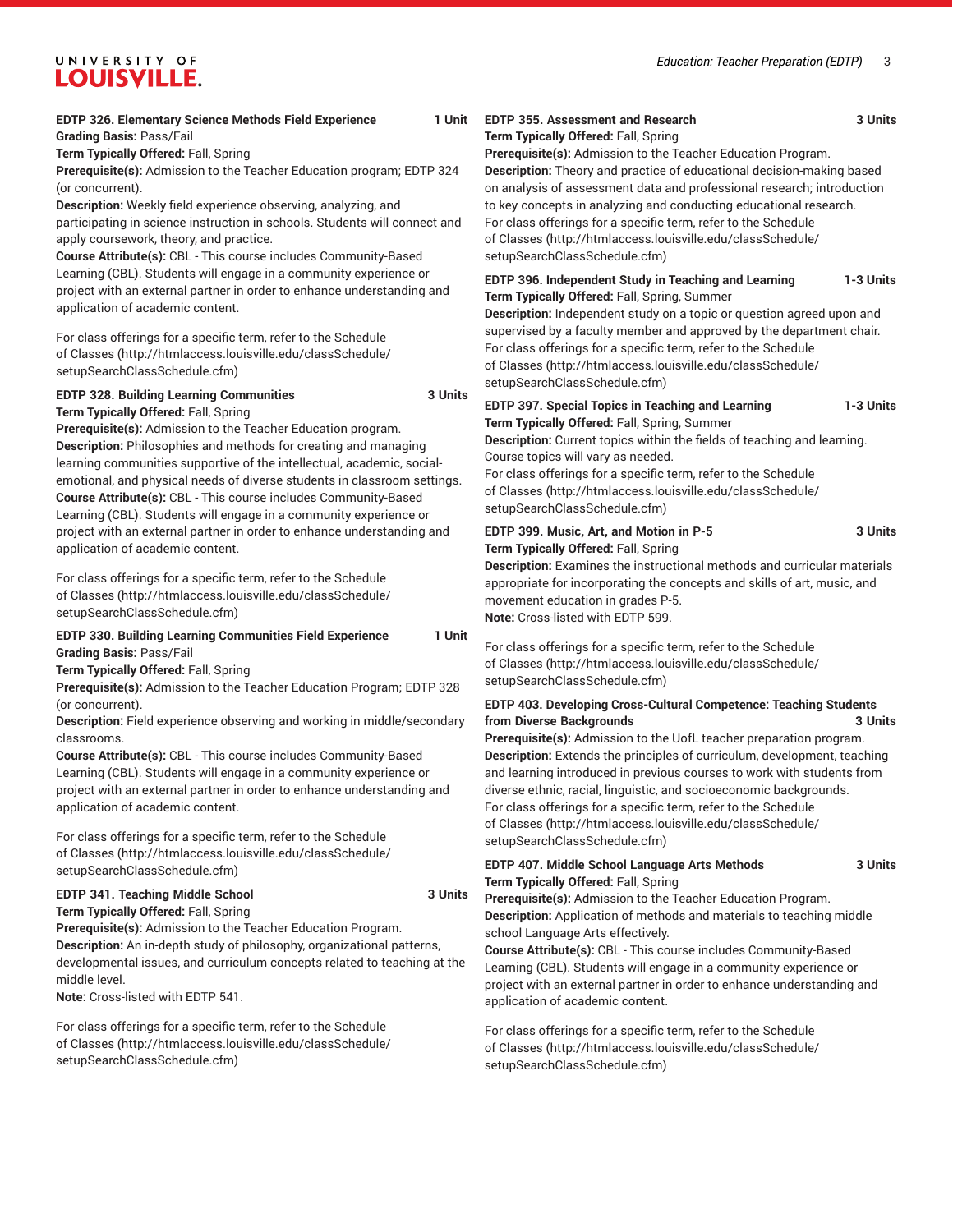### **EDTP 408. Middle School Mathematics Methods 3 Units**

**Term Typically Offered:** Fall, Spring

**Prerequisite(s):** Admission to the Teacher Education Program. **Description:** Application of methods and materials to teaching middle school Mathematics effectively.

**Course Attribute(s):** CBL - This course includes Community-Based Learning (CBL). Students will engage in a community experience or project with an external partner in order to enhance understanding and application of academic content.

For class offerings for a specific term, refer to the [Schedule](http://htmlaccess.louisville.edu/classSchedule/setupSearchClassSchedule.cfm) [of Classes \(http://htmlaccess.louisville.edu/classSchedule/](http://htmlaccess.louisville.edu/classSchedule/setupSearchClassSchedule.cfm) [setupSearchClassSchedule.cfm\)](http://htmlaccess.louisville.edu/classSchedule/setupSearchClassSchedule.cfm)

### **EDTP 409. Middle School Science Methods 3 Units**

**Term Typically Offered:** Fall, Spring

**Prerequisite(s):** Admission to the Teacher Education Program. **Description:** An application of methods and materials to teaching middle school Science effectively.

**Course Attribute(s):** CBL - This course includes Community-Based Learning (CBL). Students will engage in a community experience or project with an external partner in order to enhance understanding and application of academic content.

For class offerings for a specific term, refer to the [Schedule](http://htmlaccess.louisville.edu/classSchedule/setupSearchClassSchedule.cfm) [of Classes \(http://htmlaccess.louisville.edu/classSchedule/](http://htmlaccess.louisville.edu/classSchedule/setupSearchClassSchedule.cfm) [setupSearchClassSchedule.cfm\)](http://htmlaccess.louisville.edu/classSchedule/setupSearchClassSchedule.cfm)

**EDTP 410. Middle School Social Studies Methods 3 Units Term Typically Offered:** Fall, Spring

**Prerequisite(s):** Admission to the Teacher Education Program. **Description:** Application of methods and materials to teaching middle school Social Studies effectively.

**Course Attribute(s):** CBL - This course includes Community-Based Learning (CBL). Students will engage in a community experience or project with an external partner in order to enhance understanding and application of academic content.

For class offerings for a specific term, refer to the [Schedule](http://htmlaccess.louisville.edu/classSchedule/setupSearchClassSchedule.cfm) [of Classes \(http://htmlaccess.louisville.edu/classSchedule/](http://htmlaccess.louisville.edu/classSchedule/setupSearchClassSchedule.cfm) [setupSearchClassSchedule.cfm\)](http://htmlaccess.louisville.edu/classSchedule/setupSearchClassSchedule.cfm)

#### **EDTP 412. Student Teaching: P-12 9-12 Units**

**Term Typically Offered:** Fall, Spring **Prerequisite(s):** Admission to the Teacher Education Program; approval of Middle/Secondary Program.

**Description:** Fifteen weeks of supervised observation, participation, and teaching in P-12 schools.

For class offerings for a specific term, refer to the [Schedule](http://htmlaccess.louisville.edu/classSchedule/setupSearchClassSchedule.cfm) [of Classes \(http://htmlaccess.louisville.edu/classSchedule/](http://htmlaccess.louisville.edu/classSchedule/setupSearchClassSchedule.cfm) [setupSearchClassSchedule.cfm\)](http://htmlaccess.louisville.edu/classSchedule/setupSearchClassSchedule.cfm)

### **EDTP 417. Student Teaching: Middle School 6-12 Units**

**Term Typically Offered:** Fall, Spring

**Prerequisite(s):** Admission to the Teacher Education Program; approval of Middle/Secondary Program.

**Description:** Fifteen weeks of supervised observation, participation, and teaching in middle schools.

**Course Attribute(s):** CBL - This course includes Community-Based Learning (CBL). Students will engage in a community experience or project with an external partner in order to enhance understanding and application of academic content.

For class offerings for a specific term, refer to the [Schedule](http://htmlaccess.louisville.edu/classSchedule/setupSearchClassSchedule.cfm) [of Classes](http://htmlaccess.louisville.edu/classSchedule/setupSearchClassSchedule.cfm) ([http://htmlaccess.louisville.edu/classSchedule/](http://htmlaccess.louisville.edu/classSchedule/setupSearchClassSchedule.cfm) [setupSearchClassSchedule.cfm\)](http://htmlaccess.louisville.edu/classSchedule/setupSearchClassSchedule.cfm)

#### **EDTP 418. Student Teaching: Middle and High School 9-12 Units Term Typically Offered:** Fall, Spring

**Prerequisite(s):** Admission to the Teacher Education Program; approval of Middle/Secondary Program.

**Description:** Fifteen weeks of supervised observation, participation, and teaching in middle and high schools.

**Course Attribute(s):** CBL - This course includes Community-Based Learning (CBL). Students will engage in a community experience or project with an external partner in order to enhance understanding and application of academic content.

For class offerings for a specific term, refer to the [Schedule](http://htmlaccess.louisville.edu/classSchedule/setupSearchClassSchedule.cfm) [of Classes](http://htmlaccess.louisville.edu/classSchedule/setupSearchClassSchedule.cfm) ([http://htmlaccess.louisville.edu/classSchedule/](http://htmlaccess.louisville.edu/classSchedule/setupSearchClassSchedule.cfm) [setupSearchClassSchedule.cfm\)](http://htmlaccess.louisville.edu/classSchedule/setupSearchClassSchedule.cfm)

#### **EDTP 419. Student Teaching: High School 9-12 Units Term Typically Offered:** Occasionally Offered

**Prerequisite(s):** Admission to the Teacher Education Program; approval of Middle/Secondary Program.

**Description:** Fifteen weeks of supervised observation, participation, and teaching in high schools.

**Course Attribute(s):** CBL - This course includes Community-Based Learning (CBL). Students will engage in a community experience or project with an external partner in order to enhance understanding and application of academic content.

For class offerings for a specific term, refer to the [Schedule](http://htmlaccess.louisville.edu/classSchedule/setupSearchClassSchedule.cfm) [of Classes](http://htmlaccess.louisville.edu/classSchedule/setupSearchClassSchedule.cfm) ([http://htmlaccess.louisville.edu/classSchedule/](http://htmlaccess.louisville.edu/classSchedule/setupSearchClassSchedule.cfm) [setupSearchClassSchedule.cfm\)](http://htmlaccess.louisville.edu/classSchedule/setupSearchClassSchedule.cfm)

**EDTP 420. Reading and Writing Across the Curriculum 3 Units Term Typically Offered:** Fall, Spring, Summer

**Description:** Exploring the processes, products, and values of literacy in various areas of the curriculum, this course explores and applies literature of all forms in service to the various disciplines and societal roles.

**Course Attribute(s):** CBL - This course includes Community-Based Learning (CBL). Students will engage in a community experience or project with an external partner in order to enhance understanding and application of academic content.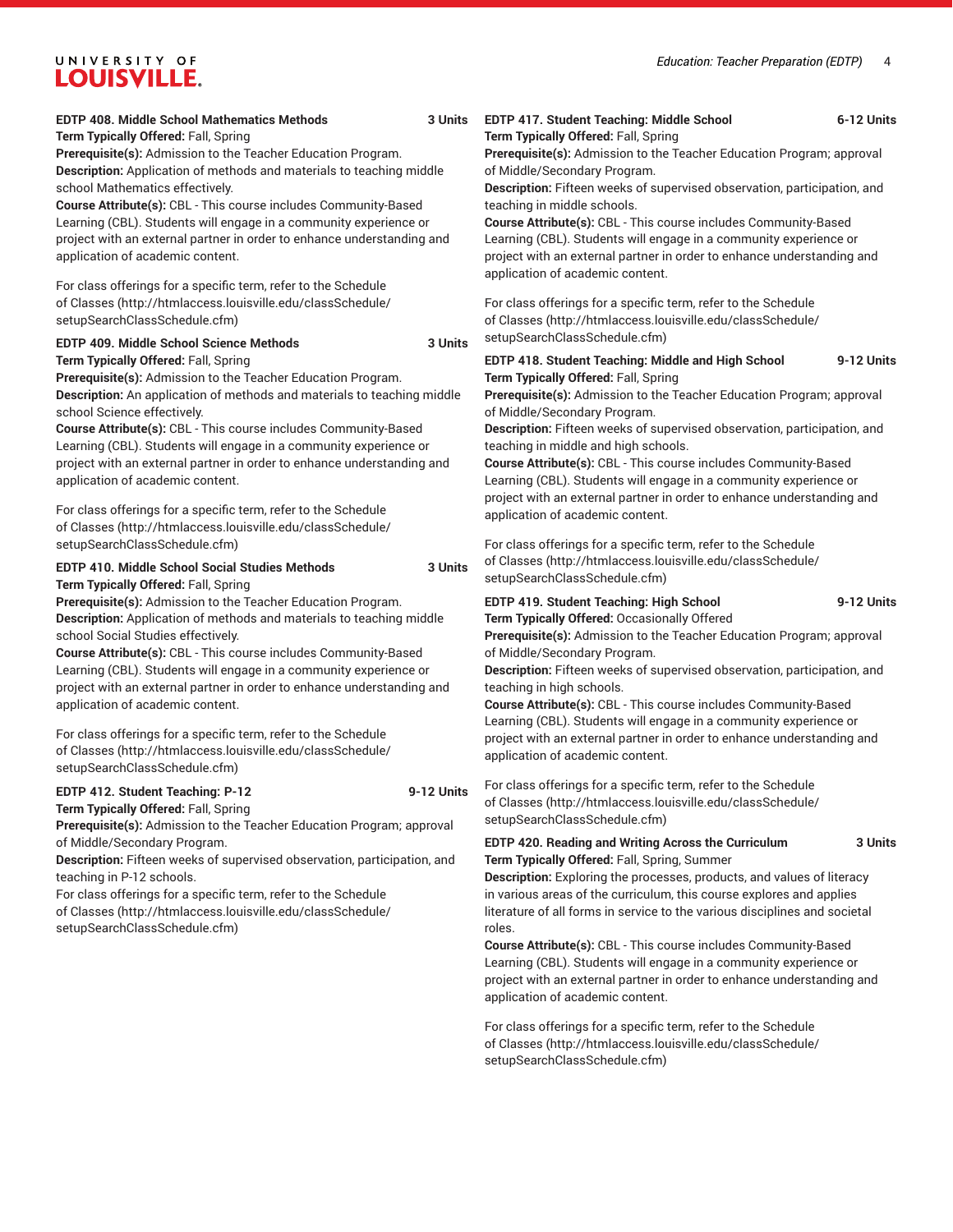#### **EDTP 421. Intensive Field Experience 1-6 Units**

**Grading Basis:** Pass/Fail

**Term Typically Offered:** Fall, Spring

**Prerequisite(s):** Concurrent enrollment in one or more content methods classes.

**Description:** Field experience observing, analyzing, participating,and teaching in schools. Students will connect coursework, theory, and practice.

**Course Attribute(s):** CBL - This course includes Community-Based Learning (CBL). Students will engage in a community experience or project with an external partner in order to enhance understanding and application of academic content.

For class offerings for a specific term, refer to the [Schedule](http://htmlaccess.louisville.edu/classSchedule/setupSearchClassSchedule.cfm) [of Classes \(http://htmlaccess.louisville.edu/classSchedule/](http://htmlaccess.louisville.edu/classSchedule/setupSearchClassSchedule.cfm) [setupSearchClassSchedule.cfm\)](http://htmlaccess.louisville.edu/classSchedule/setupSearchClassSchedule.cfm)

# **EDTP 422. High School English Methods 3 Units**

**Term Typically Offered:** Fall, Spring

**Prerequisite(s):** Admission to the Teacher Education Program. **Description:** Application of methods and materials to teaching high school English effectively.

**Course Attribute(s):** CBL - This course includes Community-Based Learning (CBL). Students will engage in a community experience or project with an external partner in order to enhance understanding and application of academic content.

For class offerings for a specific term, refer to the [Schedule](http://htmlaccess.louisville.edu/classSchedule/setupSearchClassSchedule.cfm) [of Classes \(http://htmlaccess.louisville.edu/classSchedule/](http://htmlaccess.louisville.edu/classSchedule/setupSearchClassSchedule.cfm) [setupSearchClassSchedule.cfm\)](http://htmlaccess.louisville.edu/classSchedule/setupSearchClassSchedule.cfm)

#### **EDTP 423. High School Mathematics Methods 3 Units Term Typically Offered:** Fall, Spring

**Prerequisite(s):** Admission to the Teacher Education Program. **Description:** Application of methods and materials to teaching high school Mathematics effectively.

**Course Attribute(s):** CBL - This course includes Community-Based Learning (CBL). Students will engage in a community experience or project with an external partner in order to enhance understanding and application of academic content.

For class offerings for a specific term, refer to the [Schedule](http://htmlaccess.louisville.edu/classSchedule/setupSearchClassSchedule.cfm) [of Classes \(http://htmlaccess.louisville.edu/classSchedule/](http://htmlaccess.louisville.edu/classSchedule/setupSearchClassSchedule.cfm) [setupSearchClassSchedule.cfm\)](http://htmlaccess.louisville.edu/classSchedule/setupSearchClassSchedule.cfm)

#### **EDTP 424. High School Science Methods 3 Units Term Typically Offered:** Spring Only

**Prerequisite(s):** Admission to the Teacher Education Program. **Description:** Application of methods and materials to teaching high school Science effectively.

**Course Attribute(s):** CBL - This course includes Community-Based Learning (CBL). Students will engage in a community experience or project with an external partner in order to enhance understanding and application of academic content.

For class offerings for a specific term, refer to the [Schedule](http://htmlaccess.louisville.edu/classSchedule/setupSearchClassSchedule.cfm) [of Classes \(http://htmlaccess.louisville.edu/classSchedule/](http://htmlaccess.louisville.edu/classSchedule/setupSearchClassSchedule.cfm) [setupSearchClassSchedule.cfm\)](http://htmlaccess.louisville.edu/classSchedule/setupSearchClassSchedule.cfm)

#### **EDTP 425. High School Social Studies Methods 3 Units Term Typically Offered:** Fall, Spring

**Prerequisite(s):** Admission to the Teacher Education Program. **Description:** Application of methods and materials to teaching high school Social Studies effectively,

**Course Attribute(s):** CBL - This course includes Community-Based Learning (CBL). Students will engage in a community experience or project with an external partner in order to enhance understanding and application of academic content.

For class offerings for a specific term, refer to the [Schedule](http://htmlaccess.louisville.edu/classSchedule/setupSearchClassSchedule.cfm) [of Classes](http://htmlaccess.louisville.edu/classSchedule/setupSearchClassSchedule.cfm) ([http://htmlaccess.louisville.edu/classSchedule/](http://htmlaccess.louisville.edu/classSchedule/setupSearchClassSchedule.cfm) [setupSearchClassSchedule.cfm\)](http://htmlaccess.louisville.edu/classSchedule/setupSearchClassSchedule.cfm)

| EDTP 428. Business/Marketing Methods, 5-12<br>Term Typically Offered: Occasionally Offered<br><b>Prerequisite(s):</b> Admission to the Teacher Education Program.                                                                                                                             | 3 Units |
|-----------------------------------------------------------------------------------------------------------------------------------------------------------------------------------------------------------------------------------------------------------------------------------------------|---------|
| <b>Description:</b> Application of methods and materials to teaching middle/<br>high school Business/Marketing effectively.<br>For class offerings for a specific term, refer to the Schedule<br>of Classes (http://htmlaccess.louisville.edu/classSchedule/<br>setupSearchClassSchedule.cfm) |         |
| EDTP 429. World Language Methods, P-12                                                                                                                                                                                                                                                        |         |

**Term Typically Offered:** Fall, Spring

**Prerequisite(s):** Admission to the Teacher Education Program. **Description:** Application of methods and materials for teaching World Languages effectively.

**Course Attribute(s):** CBL - This course includes Community-Based Learning (CBL). Students will engage in a community experience or project with an external partner in order to enhance understanding and application of academic content.

For class offerings for a specific term, refer to the [Schedule](http://htmlaccess.louisville.edu/classSchedule/setupSearchClassSchedule.cfm) [of Classes](http://htmlaccess.louisville.edu/classSchedule/setupSearchClassSchedule.cfm) ([http://htmlaccess.louisville.edu/classSchedule/](http://htmlaccess.louisville.edu/classSchedule/setupSearchClassSchedule.cfm) [setupSearchClassSchedule.cfm\)](http://htmlaccess.louisville.edu/classSchedule/setupSearchClassSchedule.cfm)

### **EDTP 432. Literacy and Numeracy in Interdisciplinary Early Childhood Education 3 Units**

**Prerequisite(s):** Admission to Teacher Education.

**Description:** Focuses on the development of literacy and numeracy in young children birth through age five. Students learn to plan and implement standards-based classroom routines, activities, and lessons which appeal to young children.

For class offerings for a specific term, refer to the [Schedule](http://htmlaccess.louisville.edu/classSchedule/setupSearchClassSchedule.cfm) [of Classes](http://htmlaccess.louisville.edu/classSchedule/setupSearchClassSchedule.cfm) ([http://htmlaccess.louisville.edu/classSchedule/](http://htmlaccess.louisville.edu/classSchedule/setupSearchClassSchedule.cfm) [setupSearchClassSchedule.cfm\)](http://htmlaccess.louisville.edu/classSchedule/setupSearchClassSchedule.cfm)

#### **EDTP 433. Curriculum & Methods in Early Childhood Special Education 3 Units**

# **Term Typically Offered:** Fall, Spring

**Prerequisite(s):** Admission to Teacher Education.

**Description:** This course explores early childhood models, strategies, and materials appropriate for use with children with special needs. For class offerings for a specific term, refer to the [Schedule](http://htmlaccess.louisville.edu/classSchedule/setupSearchClassSchedule.cfm) [of Classes](http://htmlaccess.louisville.edu/classSchedule/setupSearchClassSchedule.cfm) ([http://htmlaccess.louisville.edu/classSchedule/](http://htmlaccess.louisville.edu/classSchedule/setupSearchClassSchedule.cfm) [setupSearchClassSchedule.cfm\)](http://htmlaccess.louisville.edu/classSchedule/setupSearchClassSchedule.cfm)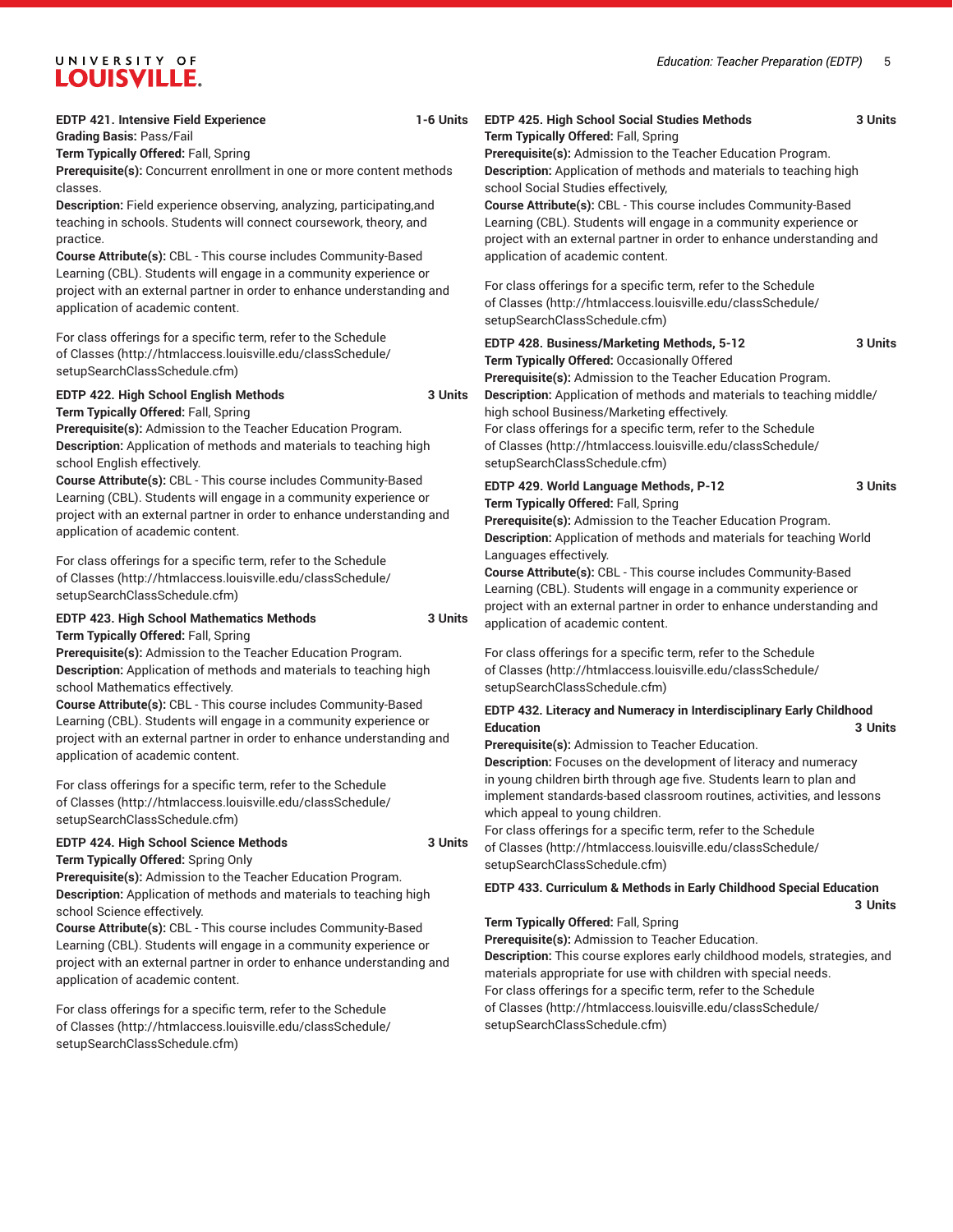#### **EDTP 440. Interdisciplinary Content Methods in Early Childhood Education 3 Units Term Typically Offered:** Fall Only **Prerequisite(s):** EDTP 437. **Description:** Research-based approaches to planning and implementing developmentally appropriate standards-based classroom activities, lessons, and materials that develop literacy, mathematics, science and social studies understandings in young children birth through age five. **Course Attribute(s):** CBL - This course includes Community-Based Learning (CBL). Students will engage in a community experience or project with an external partner in order to enhance understanding and application of academic content. For class offerings for a specific term, refer to the [Schedule](http://htmlaccess.louisville.edu/classSchedule/setupSearchClassSchedule.cfm) [of Classes \(http://htmlaccess.louisville.edu/classSchedule/](http://htmlaccess.louisville.edu/classSchedule/setupSearchClassSchedule.cfm) [setupSearchClassSchedule.cfm\)](http://htmlaccess.louisville.edu/classSchedule/setupSearchClassSchedule.cfm) **EDTP 442. High School English Methods II 3 Units Term Typically Offered:** Fall, Spring **Prerequisite(s):** Admission to the Teacher Education Program. **Description:** Extends the study of specific theoretically sound and research-based strategies and practices for teaching high school English from EDTP 407/422. For class offerings for a specific term, refer to the [Schedule](http://htmlaccess.louisville.edu/classSchedule/setupSearchClassSchedule.cfm) [of Classes \(http://htmlaccess.louisville.edu/classSchedule/](http://htmlaccess.louisville.edu/classSchedule/setupSearchClassSchedule.cfm) [setupSearchClassSchedule.cfm\)](http://htmlaccess.louisville.edu/classSchedule/setupSearchClassSchedule.cfm) **EDTP 443. High School Mathematics Methods II 3 Units Term Typically Offered:** Fall, Spring **Prerequisite(s):** Admission to the Teacher Education Program. **Description:** Extends the study of specific theoretically sound and research-based strategies and practices for teaching high school mathematics from EDTP 423. For class offerings for a specific term, refer to the [Schedule](http://htmlaccess.louisville.edu/classSchedule/setupSearchClassSchedule.cfm) [of Classes \(http://htmlaccess.louisville.edu/classSchedule/](http://htmlaccess.louisville.edu/classSchedule/setupSearchClassSchedule.cfm) [setupSearchClassSchedule.cfm\)](http://htmlaccess.louisville.edu/classSchedule/setupSearchClassSchedule.cfm) **EDTP 444. High School Science Methods II 3 Units Term Typically Offered:** Fall, Spring **Prerequisite(s):** Admission to the Teacher Education Program. **Description:** Extends the study of specific theoretically sound and research-based strategies and practices for teaching high school Science from EDTP 424. For class offerings for a specific term, refer to the [Schedule](http://htmlaccess.louisville.edu/classSchedule/setupSearchClassSchedule.cfm) [of Classes \(http://htmlaccess.louisville.edu/classSchedule/](http://htmlaccess.louisville.edu/classSchedule/setupSearchClassSchedule.cfm) [setupSearchClassSchedule.cfm\)](http://htmlaccess.louisville.edu/classSchedule/setupSearchClassSchedule.cfm) **EDTP 445. High School Social Studies Methods II 3 Units Term Typically Offered:** Fall, Spring **Prerequisite(s):** Admission to the Teacher Education Program. **Description:** Extends the study of specific theoretically sound and research-based strategies and practices for teaching high school Social Studies from EDTP 425. For class offerings for a specific term, refer to the [Schedule](http://htmlaccess.louisville.edu/classSchedule/setupSearchClassSchedule.cfm) **EDTP 450. Student Teaching I: Elementary Education 6 Units Term Typically Offered:** Fall, Spring **Prerequisite(s):** Approval of Elementary program coordinator. teaching in elementary school. **Course Attribute(s):** CBL - This course includes Community-Based Learning (CBL). Students will engage in a community experience or application of academic content. For class offerings for a specific term, refer to the [Schedule](http://htmlaccess.louisville.edu/classSchedule/setupSearchClassSchedule.cfm) [of Classes](http://htmlaccess.louisville.edu/classSchedule/setupSearchClassSchedule.cfm) ([http://htmlaccess.louisville.edu/classSchedule/](http://htmlaccess.louisville.edu/classSchedule/setupSearchClassSchedule.cfm) [setupSearchClassSchedule.cfm\)](http://htmlaccess.louisville.edu/classSchedule/setupSearchClassSchedule.cfm) **Term Typically Offered:** Fall, Spring **Prerequisite(s):** Approval of Elementary program coordinator. **Description:** Seven weeks of supervised observation, participation, and teaching in elementary school. **Course Attribute(s):** CBL - This course includes Community-Based Learning (CBL). Students will engage in a community experience or application of academic content. For class offerings for a specific term, refer to the [Schedule](http://htmlaccess.louisville.edu/classSchedule/setupSearchClassSchedule.cfm) [of Classes](http://htmlaccess.louisville.edu/classSchedule/setupSearchClassSchedule.cfm) ([http://htmlaccess.louisville.edu/classSchedule/](http://htmlaccess.louisville.edu/classSchedule/setupSearchClassSchedule.cfm) [setupSearchClassSchedule.cfm\)](http://htmlaccess.louisville.edu/classSchedule/setupSearchClassSchedule.cfm) **EDTP 459. Teaching History with Museums 3 Units Term Typically Offered:** Summer Only **Prerequisite(s):** Admission to the Teacher Education Program. museums and implications for both teachers and museum educators. **Note:** Cross-listed with EDAP 659. For class offerings for a specific term, refer to the [Schedule](http://htmlaccess.louisville.edu/classSchedule/setupSearchClassSchedule.cfm) [of Classes](http://htmlaccess.louisville.edu/classSchedule/setupSearchClassSchedule.cfm) ([http://htmlaccess.louisville.edu/classSchedule/](http://htmlaccess.louisville.edu/classSchedule/setupSearchClassSchedule.cfm) [setupSearchClassSchedule.cfm\)](http://htmlaccess.louisville.edu/classSchedule/setupSearchClassSchedule.cfm) **Term Typically Offered:** Fall, Spring **Prerequisite(s):** EDTP 311; EDTP 407, EDTP 408, EDTP 409, EDTP 410, EDTP 422, EDTP 423, EDTP 424, EDTP 425, EDTP 428, or EDTP 429; EDTP 412 (or concurrent), EDTP 417 (or concurrent), EDTP 418 (or concurrent), EDTP 419 (or concurrent), or EDTP 450 (or concurrent). **Description:** Analysis, synthesis, and evaluation skills applied to the student teaching experience; collaborative problem solving; action research in classrooms. **Course Attribute(s):** CUE - This course fulfills the Culminating Undergraduate Experience (CUE) requirement for certain degree with at least 90 earned credits/senior-level status., CBL - This course

[of Classes \(http://htmlaccess.louisville.edu/classSchedule/](http://htmlaccess.louisville.edu/classSchedule/setupSearchClassSchedule.cfm) [setupSearchClassSchedule.cfm\)](http://htmlaccess.louisville.edu/classSchedule/setupSearchClassSchedule.cfm)

**Description:** Seven weeks of supervised observation, participation, and

project with an external partner in order to enhance understanding and

| <b>EDTP 452. Student Teaching II: Elementary Education</b> | <b>6 Units</b> |
|------------------------------------------------------------|----------------|
| <b>Term Typically Offered: Fall, Spring</b>                |                |

project with an external partner in order to enhance understanding and

**Description:** This course is for advanced education students and those in the public history program; it explores the educational role of history

**EDTP 477. Capstone Student Teaching Seminar - CUE 3 Units**

programs. CUE courses are advanced-level courses intended for majors includes Community-Based Learning (CBL). Students will engage in a community experience or project with an external partner in order to enhance understanding and application of academic content.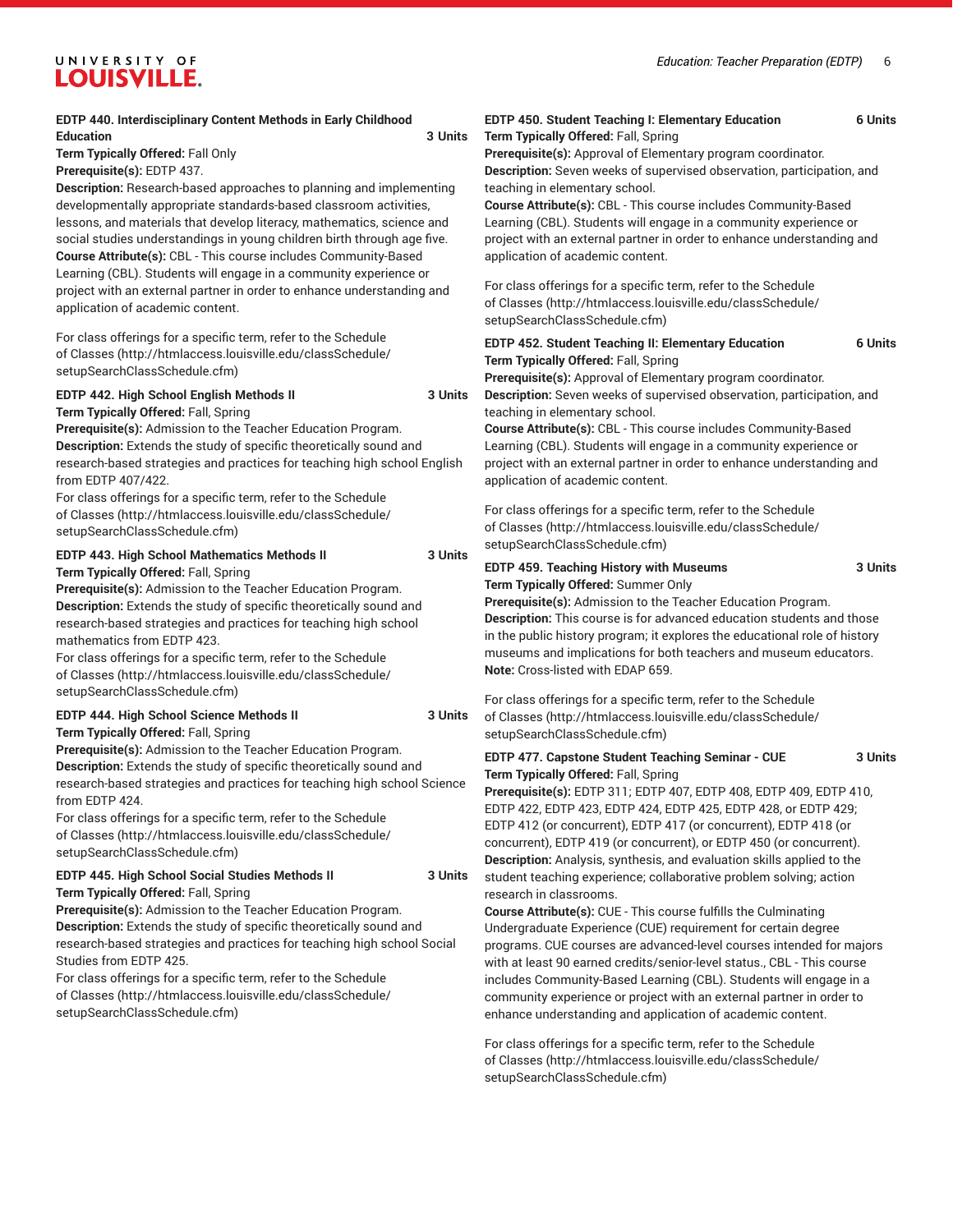#### *Education: Teacher Preparation (EDTP)* 7

# UNIVERSITY OF **LOUISVILLE.**

#### **EDTP 501. General Methods 3 Units**

**Prerequisite(s):** Admission to teacher education.

**Description:** Prepares pre-service teachers to: identify appropriate learning goals for students; design learning experiences that include a variety of developmentally appropriate instructional strategies; manage a range of students, materials, and classroom activities; and honor students' diversity with respect to learning style, motivation, race/ ethnicity, gender, and language proficiency.

For class offerings for a specific term, refer to the [Schedule](http://htmlaccess.louisville.edu/classSchedule/setupSearchClassSchedule.cfm) [of Classes \(http://htmlaccess.louisville.edu/classSchedule/](http://htmlaccess.louisville.edu/classSchedule/setupSearchClassSchedule.cfm) [setupSearchClassSchedule.cfm\)](http://htmlaccess.louisville.edu/classSchedule/setupSearchClassSchedule.cfm)

### **EDTP 502. Exploring Teaching in the Sociopolitical Contexts of P-12 Schools 3 Units**

**Prerequisite(s):** Admission to teacher education.

**Description:** The sociocultural contexts of P-12 teaching are ever shifting. Society's expectations for schools and the role that teachers are expected to assume must be understood in relation to the social, cultural, political, and historical contexts from which they arise. Teacher candidates must be made aware of the ways in which these multiple and overlapping contexts influence their future work as classroom teachers. **Course Attribute(s):** CBL - This course includes Community-Based Learning (CBL). Students will engage in a community experience or project with an external partner in order to enhance understanding and application of academic content.

For class offerings for a specific term, refer to the [Schedule](http://htmlaccess.louisville.edu/classSchedule/setupSearchClassSchedule.cfm) [of Classes \(http://htmlaccess.louisville.edu/classSchedule/](http://htmlaccess.louisville.edu/classSchedule/setupSearchClassSchedule.cfm) [setupSearchClassSchedule.cfm\)](http://htmlaccess.louisville.edu/classSchedule/setupSearchClassSchedule.cfm)

#### **EDTP 503. Developing Cross-Cultural Competence: Teaching Students from Diverse Backgrounds 3 Units**

**Prerequisite(s):** Admission to teacher education.

**Description:** Extends the principles of curriculum, development, teaching and learning introduced in previous courses to working with students from diverse, ethnic, racial, linguistic, and socioeconomic backgrounds. For class offerings for a specific term, refer to the [Schedule](http://htmlaccess.louisville.edu/classSchedule/setupSearchClassSchedule.cfm) [of Classes \(http://htmlaccess.louisville.edu/classSchedule/](http://htmlaccess.louisville.edu/classSchedule/setupSearchClassSchedule.cfm) [setupSearchClassSchedule.cfm\)](http://htmlaccess.louisville.edu/classSchedule/setupSearchClassSchedule.cfm)

#### **EDTP 504. Teaching with Technology 2 Units**

**Prerequisite(s):** Admission to teacher education. **Description:** Leading teachers to understand and apply current technologies in classroom instruction. The tools of technology are explored for their creative application in education of P-12 children across the curriculum.

For class offerings for a specific term, refer to the [Schedule](http://htmlaccess.louisville.edu/classSchedule/setupSearchClassSchedule.cfm) [of Classes \(http://htmlaccess.louisville.edu/classSchedule/](http://htmlaccess.louisville.edu/classSchedule/setupSearchClassSchedule.cfm) [setupSearchClassSchedule.cfm\)](http://htmlaccess.louisville.edu/classSchedule/setupSearchClassSchedule.cfm)

### **EDTP 505. Challenging Advanced Learners 1 Unit**

**Prerequisite(s):** EDTP 450 (or concurrent), EDTP 612 (or concurrent), EDTP 613 (or concurrent), EDTP 615 (or concurrent), EDTP 616 (or concurrent), EDTP 617 (or concurrent), EDTP 618 (or concurrent), EDTP 619 (or concurrent), or permission of instructor.

**Description:** Study of methods for identifying gifted/talented students and differentiating curriculum and instruction to meet their needs. For class offerings for a specific term, refer to the [Schedule](http://htmlaccess.louisville.edu/classSchedule/setupSearchClassSchedule.cfm) [of Classes \(http://htmlaccess.louisville.edu/classSchedule/](http://htmlaccess.louisville.edu/classSchedule/setupSearchClassSchedule.cfm) [setupSearchClassSchedule.cfm\)](http://htmlaccess.louisville.edu/classSchedule/setupSearchClassSchedule.cfm)

#### **EDTP 506. Public Schools in America: Understanding our Past to Envision our Future 3 Units Term Typically Offered:** Occasionally Offered

**Prerequisite(s):** Admission to Teacher Education Program. **Description:** An examination of the historical and philosophical foundations of education in a socially and culturally diverse country. For class offerings for a specific term, refer to the [Schedule](http://htmlaccess.louisville.edu/classSchedule/setupSearchClassSchedule.cfm) [of Classes](http://htmlaccess.louisville.edu/classSchedule/setupSearchClassSchedule.cfm) ([http://htmlaccess.louisville.edu/classSchedule/](http://htmlaccess.louisville.edu/classSchedule/setupSearchClassSchedule.cfm) [setupSearchClassSchedule.cfm\)](http://htmlaccess.louisville.edu/classSchedule/setupSearchClassSchedule.cfm)

# **EDTP 511. Proficiency Evaluation in Interdisciplinary Early Childhood Education 3 Units**

#### **Grading Basis:** Pass/Fail

**Term Typically Offered:** Occasionally Offered

**Prerequisite(s):** Bachelor's degree in early childhood, special education, or child development, two years of successful experience as an early childhood lead teacher or director.

**Description:** Designed for degreed, experienced early childhood professional to document proficiency on the KY IECE Teacher Standards of the Child Care Director's Credential. **Note:** Does not count toward a master's degree.

For class offerings for a specific term, refer to the [Schedule](http://htmlaccess.louisville.edu/classSchedule/setupSearchClassSchedule.cfm) [of Classes](http://htmlaccess.louisville.edu/classSchedule/setupSearchClassSchedule.cfm) ([http://htmlaccess.louisville.edu/classSchedule/](http://htmlaccess.louisville.edu/classSchedule/setupSearchClassSchedule.cfm) [setupSearchClassSchedule.cfm\)](http://htmlaccess.louisville.edu/classSchedule/setupSearchClassSchedule.cfm)

#### **EDTP 522. Methods of Teaching Grammar, K-12 3 Units Term Typically Offered:** Occasionally Offered

**Prerequisite(s):** Admission to Teacher Education.

**Description:** Examination of K-12 Common Core State Standards for Language and best practices in grammar study. Development of researchbased lessons and strategies for teaching grammar in the context of reading and writing instruction.

For class offerings for a specific term, refer to the [Schedule](http://htmlaccess.louisville.edu/classSchedule/setupSearchClassSchedule.cfm) [of Classes](http://htmlaccess.louisville.edu/classSchedule/setupSearchClassSchedule.cfm) ([http://htmlaccess.louisville.edu/classSchedule/](http://htmlaccess.louisville.edu/classSchedule/setupSearchClassSchedule.cfm) [setupSearchClassSchedule.cfm\)](http://htmlaccess.louisville.edu/classSchedule/setupSearchClassSchedule.cfm)

#### **EDTP 532. Interdisciplinary Early Childhood Education Curriculum 3 Units Term Typically Offered:** Fall Only

**Prerequisite(s):** Admission to the professional program; concurrent enrollment in EDSP 542.

**Description:** Research-based approaches to planning and implementing developmentally appropriate standards-based classroom activities, lessons, and materials that develop literacy, mathematics, science, and social studies learning in young children birth through age five. Also includes examination of contemporary early childhood curricula and approaches appropriate for children from diverse cultural backgrounds. For class offerings for a specific term, refer to the [Schedule](http://htmlaccess.louisville.edu/classSchedule/setupSearchClassSchedule.cfm) [of Classes](http://htmlaccess.louisville.edu/classSchedule/setupSearchClassSchedule.cfm) ([http://htmlaccess.louisville.edu/classSchedule/](http://htmlaccess.louisville.edu/classSchedule/setupSearchClassSchedule.cfm) [setupSearchClassSchedule.cfm\)](http://htmlaccess.louisville.edu/classSchedule/setupSearchClassSchedule.cfm)

### **EDTP 535. Classroom Speech Correction 3 Units**

For class offerings for a specific term, refer to the [Schedule](http://htmlaccess.louisville.edu/classSchedule/setupSearchClassSchedule.cfm) [of Classes](http://htmlaccess.louisville.edu/classSchedule/setupSearchClassSchedule.cfm) ([http://htmlaccess.louisville.edu/classSchedule/](http://htmlaccess.louisville.edu/classSchedule/setupSearchClassSchedule.cfm) [setupSearchClassSchedule.cfm\)](http://htmlaccess.louisville.edu/classSchedule/setupSearchClassSchedule.cfm)

### **EDTP 540. Teaching Adolescent Readers 3 Units**

**Description:** Examines active reading processes, instructional strategies, and appropriate adolescent literature for teaching both the developmental and the remedial reader in secondary language arts. **Note:** Cross-listed with EDAP 540.